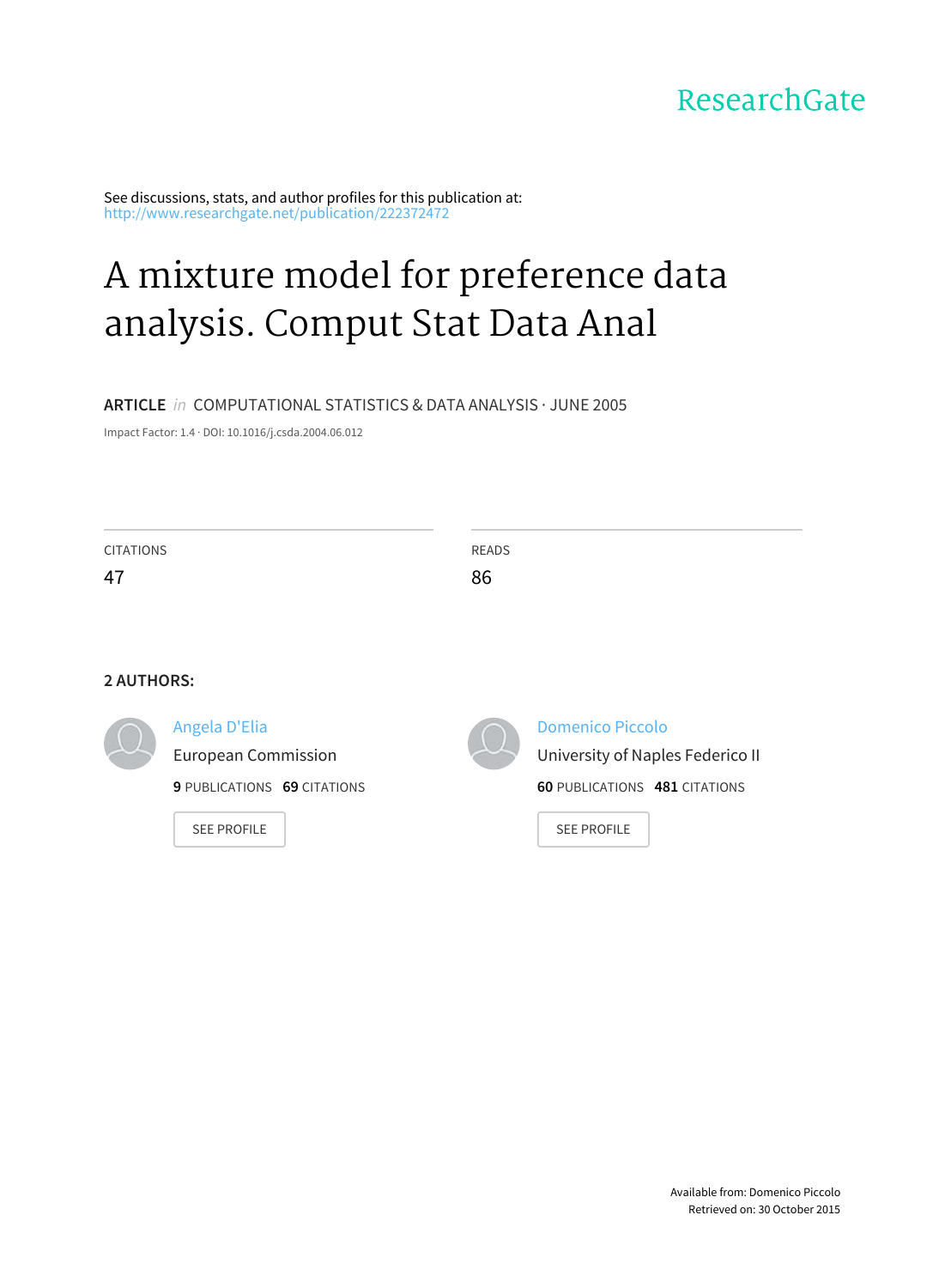

Available online at www.sciencedirect.com





Computational Statistics & Data Analysis 49 (2005) 917 – 934

[www.elsevier.com/locate/csda](http://www.elsevier.com/locate/csda)

# A mixture model for preferences data analysis  $\overrightarrow{x}$

Angela D'Elia<sup>∗</sup>, Domenico Piccolo

*Dipartimento di Scienze Statistiche, Università di Napoli Federico II, Via Leopoldo Rodinò 22, 80138 Napoli, Italy*

Received 15 April 2003; received in revised form 14 June 2004; accepted 15 June 2004 Available online 8 July 2004

### **Abstract**

A mixture model for preferences data, which adequately represents the composite nature of the elicitation mechanism in ranking processes, is proposed. Both probabilistic features of the mixture distribution and inferential and computational issues arising from the maximum likelihood parameters estimation are addressed. Moreover, empirical evidence from different data sets confirming the goodness of fit of the proposed model to many real preferences data is shown. © 2004 Elsevier B.V. All rights reserved.

*Keywords:* Mixture model; Preferences data; Rankings

# **1. Introduction**

Ranks data can be found in several situations: in particular, they are widely used in order to express the preferences/evaluations of a group of raters towards one or more items/services. In these settings many probabilistic models and statistical tools have been proposed and developed for describing the ranking process and/or analyzing ranks data (for a wide review, see Fligner and Verducci, 1993; Marden, 1995).

This research has been supported by Dipartimento di Scienze Statistiche, Università di Napoli Federico II, CFEPSR in Portici, and by funds of L.R. 5/2002.

<sup>∗</sup> Corresponding author. Tel.: +39-0812537460; fax: +39-0812537466.

*E-mail addresses:* [angela.delia@unina.it](mailto:angela.delia@unina.it) (Angela D'Elia), [domenico.piccolo@unina.it](mailto:domenico.piccolo@unina.it) (Domenico Piccolo).

<sup>0167-9473/\$ -</sup> see front matter © 2004 Elsevier B.V. All rights reserved. doi:10.1016/j.csda.2004.06.012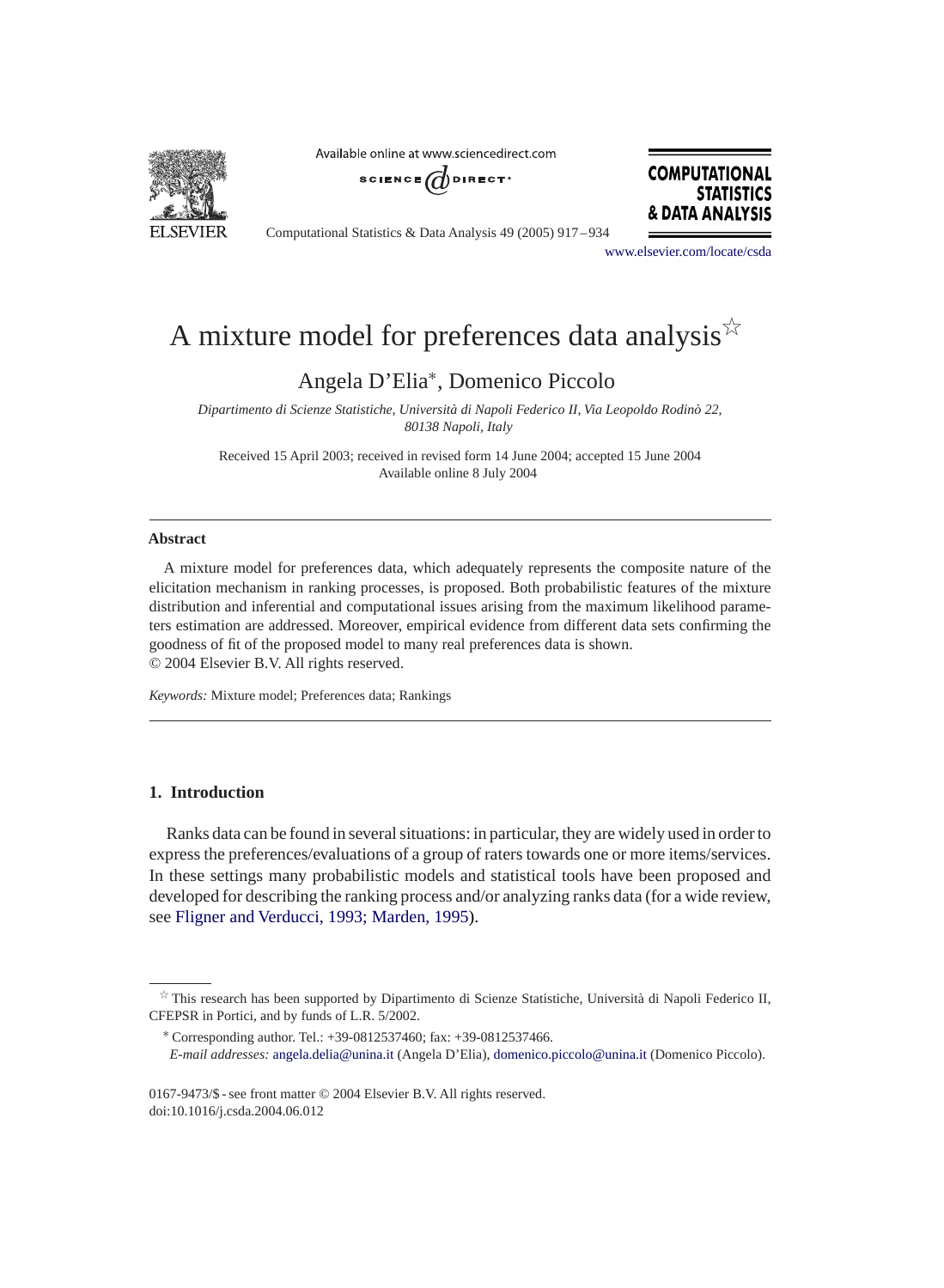Although it is often assumed that the population of raters is homogeneous, there are also many examples where we should consider likely the presence of heterogeneity among the judges (Marden, 1995, Chapter 10).

For this aim, mixture models have been proposed, where the population is composed of homogeneous sub-populations, and the same type of standard ranking model is used for each group, but the parameters are allowed to differ (Bockenholt, 1993). In the same vein, Croon and Luijkx (1993) developed latent structure models for ranking data in order to extend the applicability of the Bradley–Terry–Luce model, while Stern (1993) proposed mixture models for the analysis of data from elections, in order to consider the different sociopolitical attitudes of the population.More recently,Murphy andMartin (2003) have extended the use of mixtures to distance-based models, imposing constraints on the "precision" parameters and getting, in this way, a wide modelling flexibility.

All the previous developments have been focussed on mixture models where the component distributions are the same for all the sub-populations, but their parameters values differ. In this way, they describe the presence of heterogeneity among the raters.

In this work, instead, we propose a model for ranks data, as the mixture of two different probabilistic structures. Indeed, this choice is motivated not only by taking into account the presence of different sub-groups of judges, but also by considering the ranking (elicitation) process itself as the sum of two distinct components, as it will be described in detail below.

The paper is organized as follows. In Section 2, we briefly recall some preliminary results, related to the component distributions. Thus, in Section 3, we develop a mixture model for ranks, focussing on its probabilistic features. Some inferential and computational issues are discussed in Sections 4.1 and 4.2, respectively. The evidence obtained from some real data sets are shown in Section 5, and further developments are considered in Section 6.

#### **2. Background setting**

Let *r* be the rank assigned by a rater to a given item among *m*. Following a *paired comparisons* criterion, D'Elia (2000) proposed to consider *r* as the realization of a Shifted binomial random variable  $R \sim SB(\xi, m)$ , with probability mass function

$$
Pr(R = r) = {m-1 \choose r-1} (1 - \xi)^{r-1} \xi^{m-r}, \quad r = 1, 2, ..., m
$$

and mean value and variance

$$
E(R) = \xi + m(1 - \xi), \quad Var(R) = (m - 1)\xi(1 - \xi).
$$

Assuming that  $R = 1$  means "most preferred", and  $R = m$  means "least preferred", it is easily shown that the parameter  $\xi \in [0, 1]$  increases with the liking feeling towards the item. Moreover,  $Var(R)$  is maximum when  $\xi = \frac{1}{2}$ , when there is the greatest uncertainty in assigning a rank to the item. We would like to stress that this uncertainty component plays an important role in the elicitation process, especially when the raters rank items towards whom there is not a strong liking or disliking feeling.

An important feature of the SB random variable is that it allows the presence of an intermediate mode, and thus it results in a convincing tool for representing empirical preferences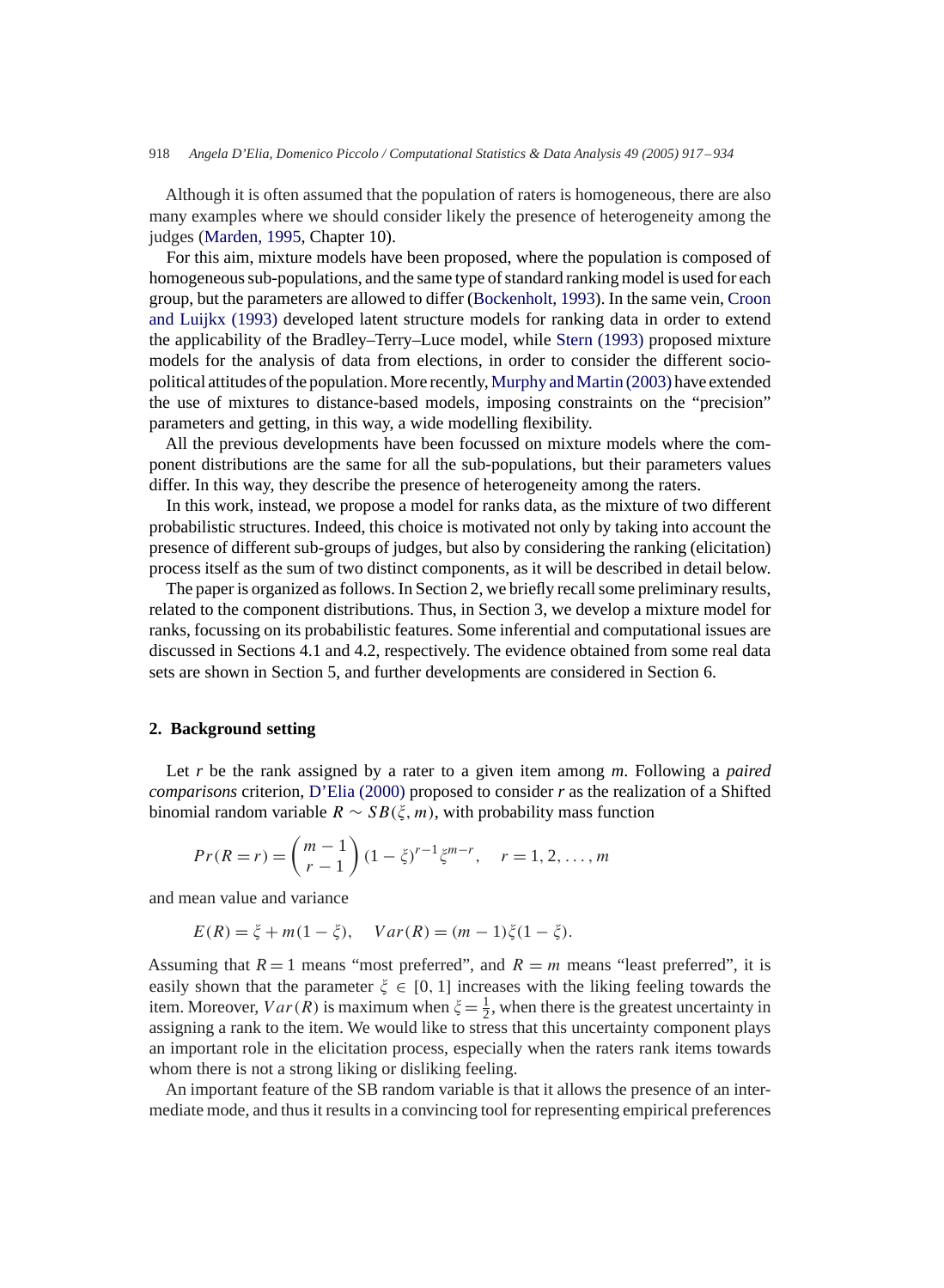data. Indeed another probabilistic model, based on the inverse hypergeometric (IHG) random variable (Guenther, 1975), has been successfully proposed for analyzing ranks data (D'Elia, 1999; 2003a): however, the IHG distribution has the drawback of a monotonic shape of its probability mass function.

On the other hand, if we consider the case when there is a sort of indifference or *equipreference feeling* towards a given item, then it seems appropriate to model ranks by means of a uniform discrete distribution:  $U \sim Ud(m)$ , with probability mass function:  $Pr(U =$  $r = 1/m, r = 1, 2, \ldots, m.$ 

This means to assume that the item has the same probability of receiving any rank  $r \in [1, m]$ . Of course, this happens if there is a total uncertainty with regard to the feeling towards an item: in fact, the Uniform random variable maximizes the entropy, among all the discrete distributions with finite support {1, 2,...,m}, for a fixed *m* (Papoulis, 1984, pp. 514–515).

# **3. A mixture model for ranks data**

Following the lines of the previous section, we propose that the ranking of an item may be represented as the mixture of two components: the liking/disliking feeling and the uncertainty of the choice process.

Indeed, especially for those items that do not excite strong liking or disliking feelings, it seems plausible to assume that the elicitation mechanism exhibits a greater uncertainty, in addition to that typical of all the individual choices and behaviors. This can be easily shown if, for instance, we consider a repeated ranking of several items by the same group of raters: while it is expected that the extreme ranks will remain unchanged, it is very plausible that the middle part of the ranking will change somewhere.

Furthermore, a mixture model for preferences data seems an adequate tool also for representing the heterogeneity due to the presence of two different sub-groups of raters: a *thoughtful* and an *instinctive* one, for whom there is a different weight of the uncertainty component.

As a consequence, we propose to take into account the composite nature of the ranking (or elicitation) process by means of a mixture model, whose components are the SB and the Ud random variables, respectively.

We assume that the rank assigned to a given item can be considered as of a realization of a mixture of a uniform and a shifted binomial (MUB) distribution

$$
Pr(R = r) = \pi p_{\rm B}(r) + (1 - \pi) p_{\rm U}(r), \quad r = 1, 2, ..., m,
$$

where  $p_B(r)$  and  $p_U(r)$  represent the probability mass functions of the SB and Ud random variables, respectively.

Thus, we define  $R \sim MUB(m, \pi, \xi)$  if

$$
Pr(R=r) = \pi {m-1 \choose r-1} (1-\xi)^{r-1} \xi^{m-r} + (1-\pi) \frac{1}{m}, \quad r = 1, 2, ..., m.
$$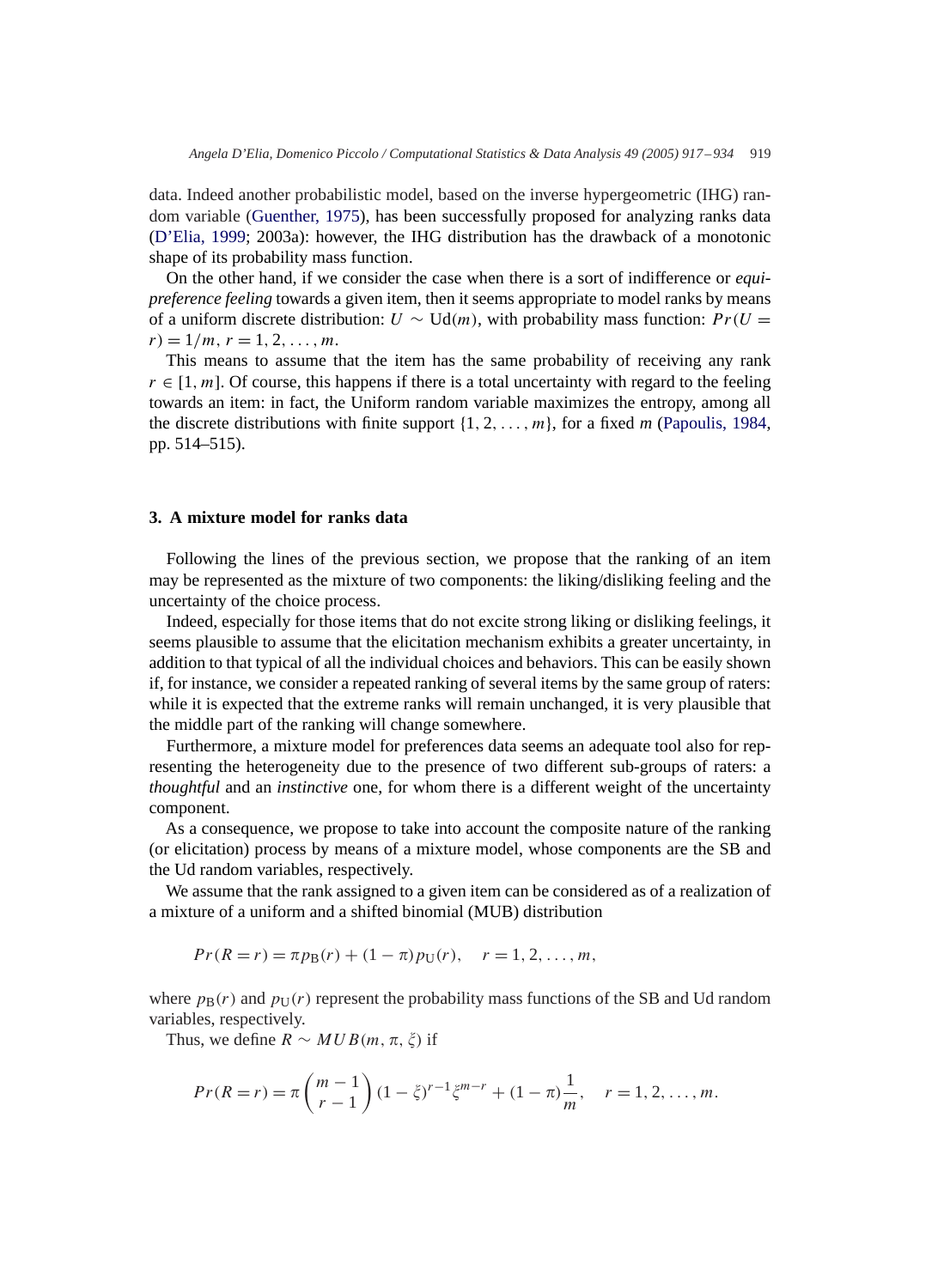From a computational point of view, the following recursive relations are more efficient:

$$
Pr(R = 1) = \pi \xi^{m-1} + (1 - \pi) \frac{1}{m},
$$
  
\n
$$
Pr(R = r + 1) = Pr(R = r) \left(\frac{1 - \xi}{\xi}\right) \left(\frac{m - r - 1 + \pi}{r}\right) + \left(\frac{1 - \pi}{m \xi}\right),
$$
  
\n
$$
r = 1, 2, ..., m - 1.
$$

The two components of our distribution have weights that depend upon  $\pi$  and  $1 - \pi$ , respectively, with  $\pi \in [0, 1]$ . In particular, we get the following cases:

- $\bullet \ \pi \rightarrow 0$ : then, *R* tends to behave as a uniform distribution, and the rank assigned to a given item depends only upon the numbers *m* of the items. This is the case of total uncertainty, or *equi-preference feeling*.
- $\pi \rightarrow 1$ : then, *R* tends to behave as a shifted binomial distribution, and its features depend only upon the parameter  $\xi$ . This case is analogous to that of a preferences order arising from a paired comparisons criterion.
- $\pi \in (0, 1)$ : then,  $(1 \pi)$  measures how the uncertainty affects the elicitation mechanism and, as a consequence, the ranking.

Of course, if we assume the co-existence of two different sub-group of raters, the coefficients  $\pi$  and  $1 - \pi$  would represent their proportion in the population, respectively.

If we let  $\mu_B$ ,  $\mu_U$  the mean values of the two components of the mixtures, the mean value of the MUB distribution is

$$
E(R) = \pi \mu_{\text{B}} + (1 - \pi)\mu_{\text{U}} = \pi(m - 1)\left(\frac{1}{2} - \xi\right) + \frac{m + 1}{2}
$$

that reduces to  $E(R) = (m + 1)/2$  when  $\xi = \frac{1}{2}$  (symmetric distribution).

As far as it concerns the variance of the mixture, with an obvious notation, we get

$$
Var(R) = \pi \sigma_B^2 + (1 - \pi)\sigma_U^2 + \pi(1 - \pi)(\mu_B - \mu_U)^2
$$
  
=  $(m - 1) \left\{ \pi \xi (1 - \xi) + (1 - \pi) \frac{m + 1}{12} + \pi (1 - \pi) \frac{(m - 1)(2\xi - 1)^2}{4} \right\}$ 

that reduces to  $Var(R) = (m-1)[\pi/4 + (1-\pi)(m+1)/12]$ , for  $\xi = \frac{1}{2}$ .

If we consider the behavior of  $E(R)$  and  $Var(R)$  over the parametric space, we notice that

- (i)  $E(R)$  decreases when both  $\pi$  and  $\xi$  tend to 1: this implies a strong liking towards the item;
- (ii)  $Var(R)$  decreases monotonically with increasing  $|\xi \frac{1}{2}|$  for a fixed  $\pi$ , and decreases with  $\pi$  for a fixed  $\xi$ , (see the following Fig. 1).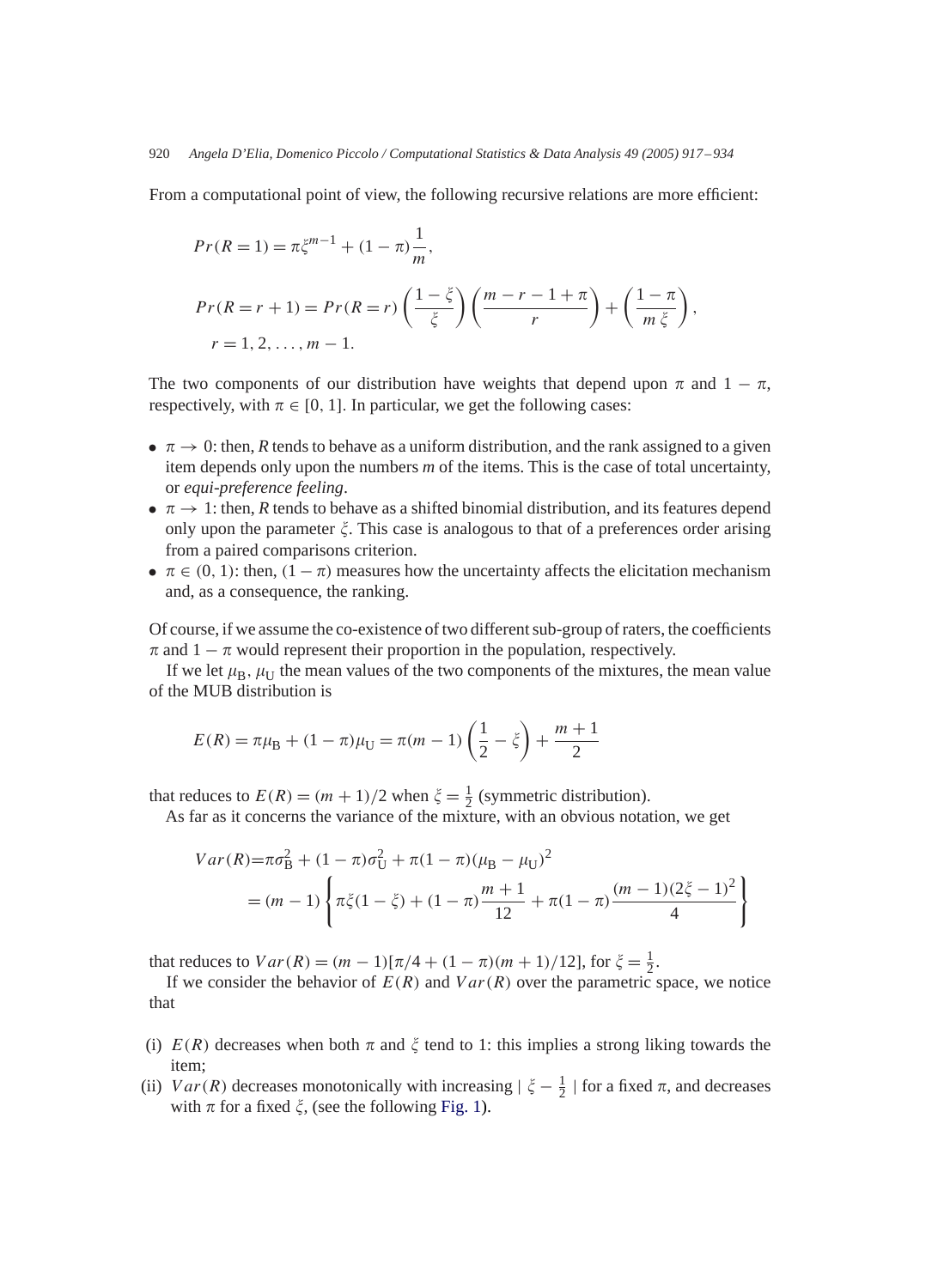

Fig. 1. Probability distribution functions of the MUB random variable, for  $m = 12$ ,  $\pi = \frac{1}{4}$  (solid line),  $\pi = \frac{1}{2}$ (dashed line),  $\pi = \frac{3}{4}$  (dotted line).

The main features of the MUB distribution are

- the MUB distribution admits an intermediate mode;
- the presence of the *uncertainty share*, measured by  $(1 \pi)/m$ , makes more heavy the tails of the distribution;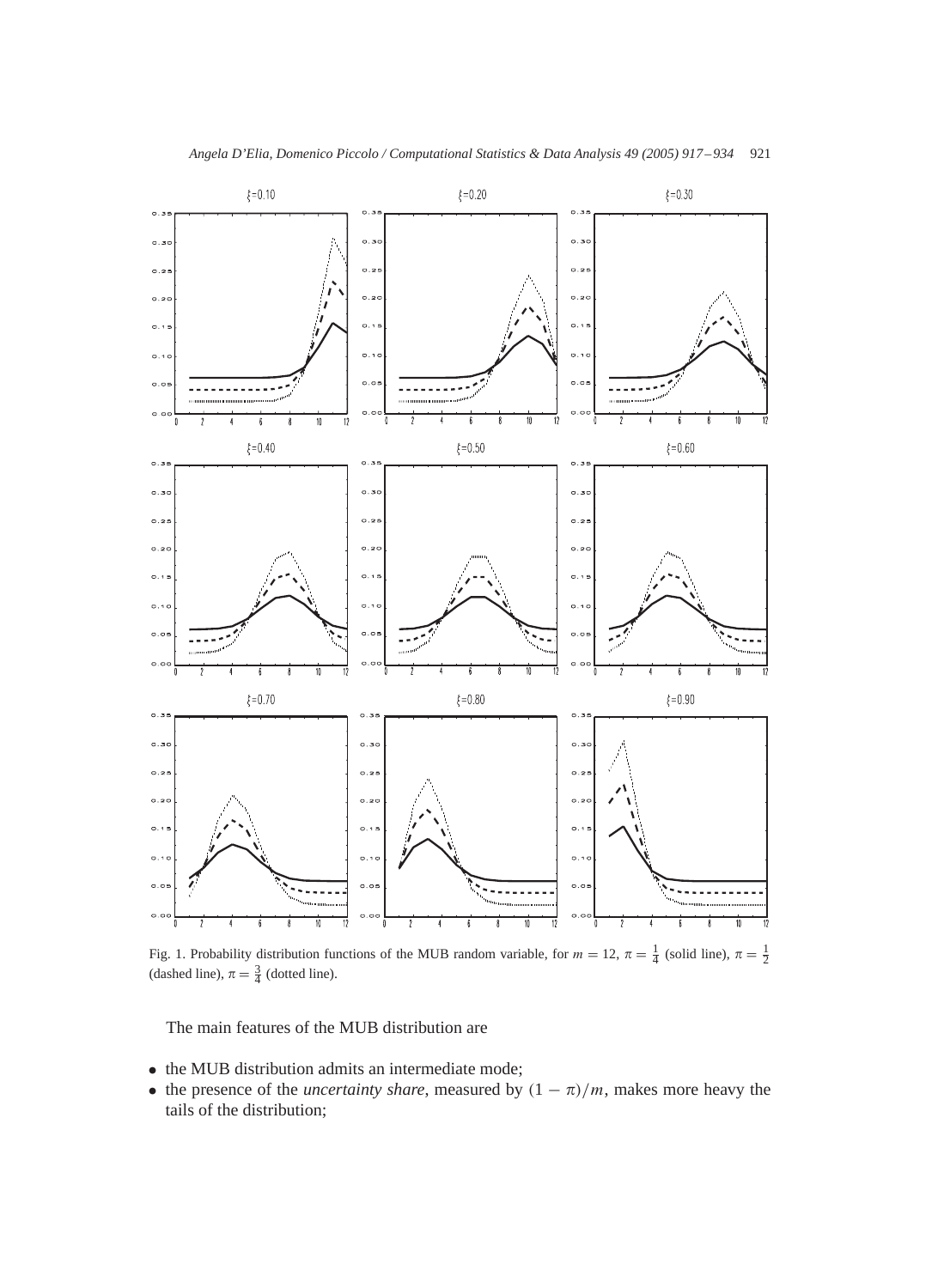- when  $\xi = \frac{1}{2}$ , the MUB distribution has a symmetric shape, being a convex linear combination of two symmetrical distributions; the asymmetry sign depends upon  $(\xi - \frac{1}{2})$ ;
- the MUB model is reversible: that is, if  $R \sim MUB(m, \pi, \xi)$  then  $(m R + 1) \sim$  $MUB(m, \pi, 1-\xi).$

In order to show these features, Fig. 1 plots the probability mass functions of the MUB distribution for  $m = 12$ , and varying values of the parameters  $\pi$ ,  $\xi$ .

As a consequence, the MUB model results in a very flexible tool for describing and analyzing preferences data, as it will be confirmed by the fitting to several real data sets (Section 5).

As a final issue, we need to discuss the meaning of the parameters  $\pi$  and  $\xi$ . In first instance, the  $\pi$  parameter is inversely related to the uncertainty of the probabilistic model, since  $(1 - \pi)/m$  is the proportion of the uniform component spread out over all the elements of the support. Instead, a more difficult task is to give a precise meaning to the parameter  $\zeta$ . Indeed, from the probability mass function of the MUB distribution, we get

$$
\zeta = \left\{ \frac{1}{\pi} \left[ Pr(R=1) - \frac{1-\pi}{m} \right] \right\}^{1/(m-1)}
$$

Thus, although  $\xi$  is related in some way to the liking feeling towards the item (since it increases with  $Pr(R = 1)$ , it is not immediate to consider it as a direct preference measure. In a sense, we could say that the joint increase of both  $\pi$  and  $\xi$  means a greater preference feeling (since, this fact lowers the mean value of *R*); on the other hand, it is not so easy to establish a precise meaning when both the parameters tend to zero.

.

# **4. Inferential and computational issues**

Let  $(R_1, R_2, \ldots, R_n)$  be a random sample of i.i.d. MUB random variables, and  $(r_1, r_2, \ldots, r_n)'$  be the observed ranks assigned by *n* raters to a given item among *m*, being *m* fixed and known. For inferential purposes it is important to notice that we can use equivalently the observed frequencies vector  $(n_1, n_2, \ldots, n_m)'$ , where  $n_r$  is the frequency of  $R = r$ ,  $r = 1, 2, \ldots, m$ . This leads to a great gain in the computational effort of the estimation, since in real data sets we have  $m \ll n$ .

## *4.1. The maximum likelihood estimation*

Let  $\theta = (\pi, \xi)'$  be the unknown parameters vector; then, the log-likelihood function for the MUB model is

$$
\log L(\theta) = \sum_{r=1}^{m} n_r \log(p_r(\theta)),
$$

where we let  $p_r(\theta)=Pr(R=r | \theta)$  for easiness of notation. Of course, this expression seems difficult to deal with and, for this reason, we will get the maximum likelihood estimates of  $\theta$  by means of the E-M algorithm, as it will be discussed in the Section 4.2.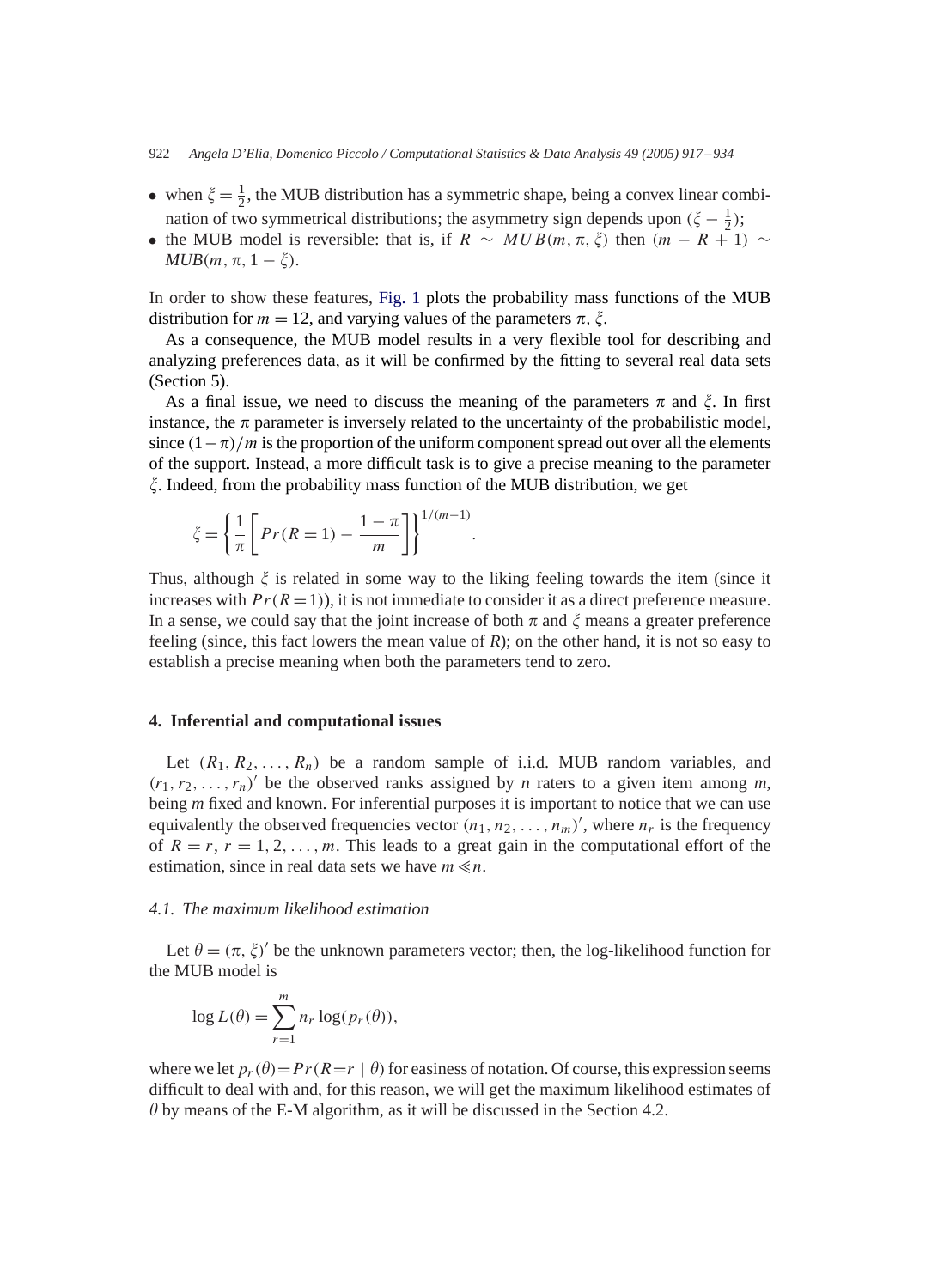As far as it concerns the standard errors of the maximum likelihood estimates for grouped data (Rao, 1973, pp. 367–368), generalizing the arguments developed by D'Elia (2003a), we get

$$
E\left(-\frac{\partial^2 \log L(\theta)}{\partial \pi^2}\right) = n \sum_{r=1}^m \frac{\left\{\frac{\partial p_r(\theta)}{\partial \pi}\right\}^2}{p_r(\theta)} = n d_{\pi\pi},
$$
  

$$
E\left(-\frac{\partial^2 \log L(\theta)}{\partial \xi^2}\right) = n \sum_{r=1}^m \frac{\left\{\frac{\partial p_r(\theta)}{\partial \xi}\right\}^2}{p_r(\theta)} = n d_{\xi\xi},
$$
  

$$
E\left(-\frac{\partial^2 \log L(\theta)}{\partial \pi \partial \xi}\right) = n \sum_{r=1}^m \frac{\left\{\left(\frac{\partial p_r(\theta)}{\partial \pi}\right) \left(\frac{\partial p_r(\theta)}{\partial \xi}\right)\right\}}{p_r(\theta)} = n d_{\pi\xi}.
$$

Thus, the asymptotic variance and covariance matrix of the maximum likelihood estimators results

$$
\mathbf{V} = \frac{1}{n} \begin{bmatrix} d_{\pi\pi} & d_{\pi\xi} \\ d_{\pi\xi} & d_{\xi\xi} \end{bmatrix}^{-1}.
$$

From a computational point of view, the **V** matrix can be easily computed since, from the peculiar nature of the MUB distribution, we obtain

$$
\frac{\partial p_r(\theta)}{\partial \pi} = q_r - \frac{1}{m}, \quad \frac{\partial p_r(\theta)}{\partial \xi} = \pi q_r \frac{m - \xi(m-1) - r}{\xi(1 - \xi)}, \quad r = 1, 2, \dots, m,
$$

where  $q_r = Pr(R = r | \pi = 1)$  is recursively computed by

$$
q_1 = \xi^{m-1}
$$
,  $q_r = q_{r-1} \frac{1-\xi}{\xi} \left( \frac{m}{r-1} - 1 \right)$ ,  $r = 2, 3, ..., m$ .

Of course, we substitute in the previous expressions the E-M estimates of the parameters  $\pi$ and  $\xi$ .

From this result, asymptotic tests about parameters values and related confidence intervals are easily obtained. For instance, the confidence ellipse at  $100(1 - \alpha)$ % level is given by

$$
\left\{(\pi,\xi):d_{\pi\pi}(\hat{\pi}-\pi)^2+2d_{\pi\xi}(\hat{\pi}-\pi)(\hat{\xi}-\xi)+d_{\xi\xi}(\hat{\xi}-\xi)^2\right\}=\frac{2}{n}\log(\alpha)\right\}.
$$

# *4.2. The E-M estimates*

The maximum likelihood estimates of the parameters of the mixture model MUB can be obtained by means of the E-M algorithm, originally introduced by Dempster et al. (1977) for dealing with missing values, and then widely developed for the fitting of mixture models (for recent reviews, see McLachlan and Krishnan (1997), McLachlan and Peel (2000) and the special issue of *Computational Statistics and Data Analysis*, 2003, 41 (3–4)).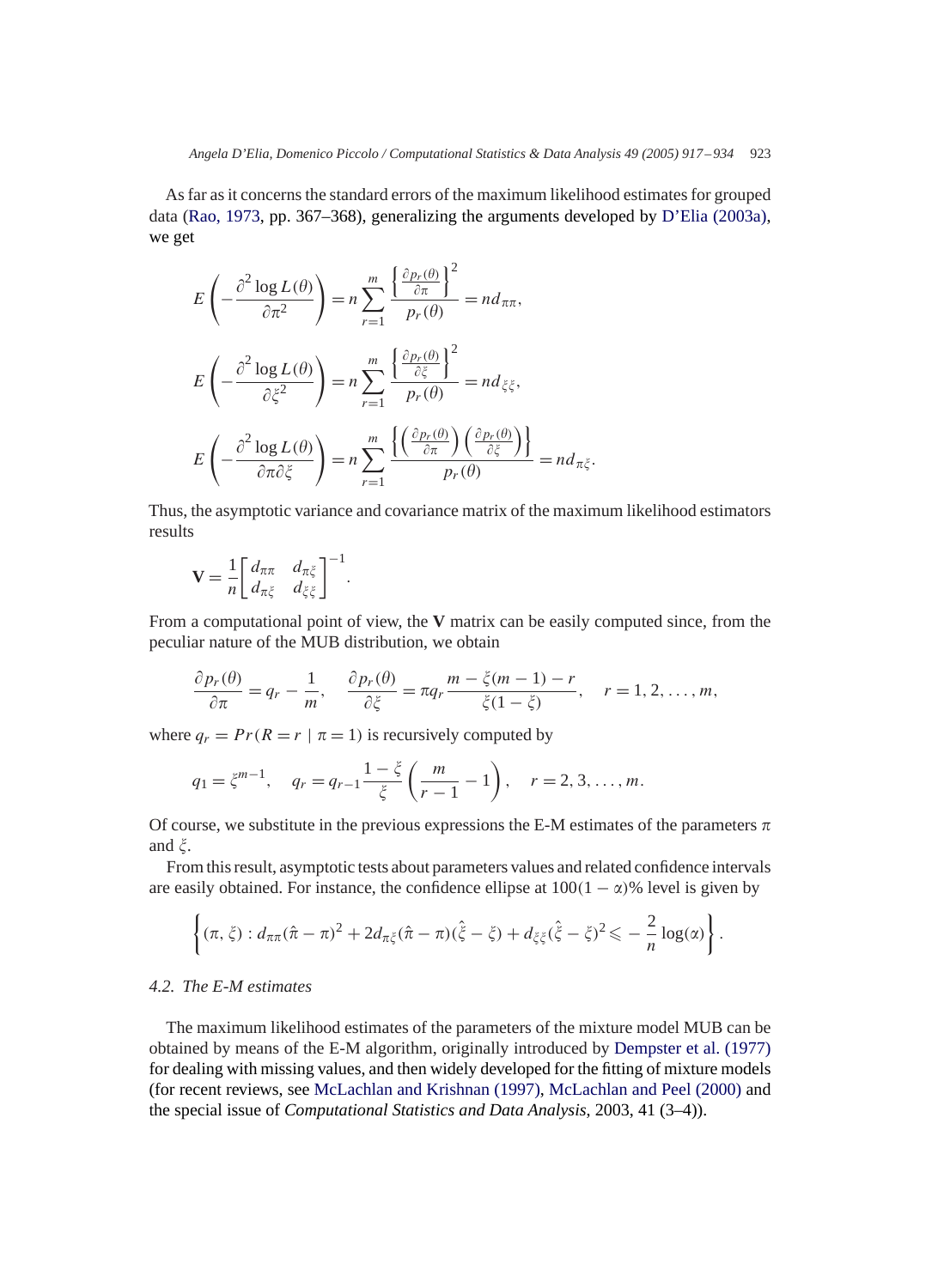#### 924 *Angela D'Elia, Domenico Piccolo / Computational Statistics & Data Analysis 49 (2005) 917 – 934*

In order to get the E-M estimates of the parameters of the MUB model, we can consider the ranks data as incomplete, because the appropriate mixture component for each rater is unknown. Then, let us introduce the latent variables  $Z_{gi}$  ( $g=1, 2; i=1, 2, \ldots, n$ ), such that  $Z_{gi} = 1$  if the *i*th rater's preferences come from the *g*th distribution, and  $Z_{gi} = 0$  otherwise.

Thus, letting  $\mathbf{r} = (r_1, r_2, \ldots, r_n)^\prime$ , and  $\mathbf{z} = (z_{11}, z_{12}, \ldots, z_{1n}; z_{21}, z_{22}, \ldots, z_{2n})^\prime$ , the complete data log-likelihood function is

$$
\log L_c(\theta; \mathbf{r}, \mathbf{z}) = \sum_{g=1}^2 \sum_{i=1}^n z_{gi} \{ \log(\pi_g) + \log(p_g(r_i; \zeta_g)) \},
$$

where  $p_g(r_i; \xi_g)$  represents the probability mass function for the *i*th observation from the *gth component of the mixture; in particular, we have:*  $p_g(r_i; \xi_g) = p_B(r_i; \xi)$  for  $g = 1$ ;  $p_g(r_i; \xi_g) = p_U(r_i)$  for  $g = 2$ .

Given this setting, the E-M algorithm for the MUB model involves the iteration (until convergence) of the following steps:

• *E-Step* (*k*th iteration): Compute, preliminarily

$$
E(Z_{gi} \mid \mathbf{r}; \theta^{(k)}) = \frac{\pi_g^{(k)} p_g(r_i; \xi_g^{(k)})}{\pi_1^{(k)} p_1(r_i; \xi^{(k)}) + \pi_2^{(k)} p_2(r_i)} = \tau_g(r_i; \theta^{(k)})
$$

and then

$$
E(\log L_c(\theta^{(k)}; \mathbf{r}, \mathbf{z})) = \sum_{g=1}^2 \sum_{i=1}^n \tau_g(r_i; \theta^{(k)}) \{ \log(\pi_g^{(k)}) + \log(p_g(r_i; \xi_g^{(k)})) \}
$$

for  $g = 1, 2; i = 1, 2, ..., n$ . Here,  $\tau_g(r_i; \theta^{(k)})$  represents the estimate of the (posterior) probability that the  $R_i$  random variable belongs to the *g*th component of the mixture  $(g = 1, 2)$ , given the current estimates of the parameters  $\theta^{(k)}$ .

• *M-Step* (*k*th iteration): Compute new maximum likelihood estimates of the parameters of the mixture, by maximizing the function

$$
Q(\theta^{(k)}) = \sum_{i=1}^{n} \{ \tau_1(r_i; \theta^{(k)}) \log(\pi^{(k)}) + \tau_2(r_i; \theta^{(k)}) \log(1 - \pi^{(k)}) \} + \sum_{i=1}^{n} \{ \tau_1(r_i; \theta^{(k)}) \log[p_1(r_i; \xi^{(k)})] + \tau_2(r_i; \theta^{(k)}) \log[p_2(r_i)] \}.
$$

In particular, we get an explicit expression of the estimate of  $\pi$  to be used in the  $(k+1)$ th iteration of the algorithm

$$
\pi^{(k+1)} = \frac{1}{n} \sum_{i=1}^{n} \tau_1(r_i; \theta^{(k)}) = \frac{1}{n} \sum_{i=1}^{n} w_i,
$$

where we let  $w_i = \tau_1(r_i; \theta^{(k)}), i = 1, 2, \ldots, n$ , for simplicity.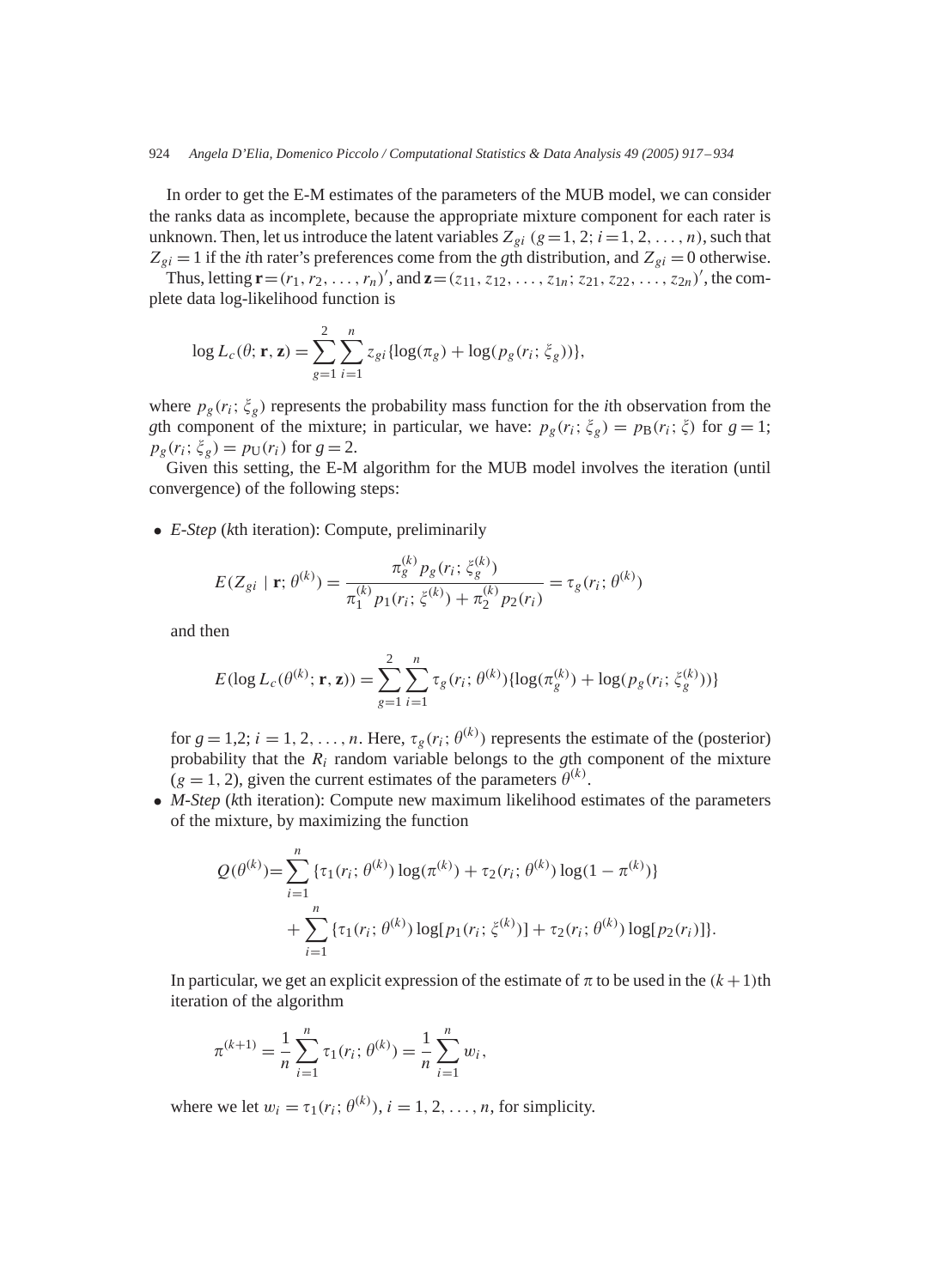For the peculiar nature of our mixture distribution, the estimate of the parameter  $\zeta$  at the *k*th iteration comes from  $\sum_{i=1}^{n} w_i(\partial \log[p_1(r_i; \xi)]/\partial \xi) = 0$ , that is

$$
\sum_{i=1}^n w_i \left[ \frac{1}{1-\xi} + \frac{m}{\xi} \right] = \sum_{i=1}^n w_i \left[ \frac{r_i}{\xi(1-\xi)} \right].
$$

Then

$$
\xi^{(k+1)} = \frac{m \sum_{i=1}^{n} w_i - \sum_{i=1}^{n} r_i w_i}{(m-1) \sum_{i=1}^{n} w_i} = \frac{m - \sum_{i=1}^{n} r_i w_i / \sum_{i=1}^{n} w_i}{m-1}.
$$

This result allows a useful interpretation of the  $\zeta$  parameter estimate. Indeed, by letting  $\bar{R}_n(p) = \sum_{i=1}^n r_i w_i / \sum_{i=1}^n w_i$ , from the last expression, we get

$$
\xi^{(k+1)} = \frac{m - \bar{R}_n(p)}{m-1}.
$$

Now,  $\bar{R}_n(p)$  represents the average of the observed ranks, weighted with the posterior probability that  $r_i$  is a realization of the SB distribution, given the current data. Of course, when  $w_i = w$ ,  $\forall i = 1, 2, ..., n$ , then  $\overline{R}_n(p) = \overline{R}_n$  (the average rank), and  $\xi^{(k+1)}$  is the same as the maximum likelihood estimator  $\hat{\xi}$  in the SB model (D'Elia, 2000).

As far as it concerns the choice of the starting values vector  $\theta^{(0)} = (\pi^{(0)}, \xi^{(0)})'$  for initializing the E-M algorithm, in absence of any a priori information, the previous results suggest to use:  $\pi^{(0)} = \frac{1}{2}$ ,  $\xi^{(0)} = (m - \bar{R}_n)/(m-1)$ . Finally, in order to assess the achievement of the convergence of the E-M estimates, we used (for all the data sets in Section 5) the criterion of stopping the iterations when:  $\log L(\theta^{(k+1)}) - \log L(\theta^{(k)}) < 10^{-10}$ . The finite samples performance of maximum likelihood estimators, obtained by the reported E-M algorithm, has been checked (D'Elia, 2003b) by means of an extensive Monte Carlo study. These results supported the consistency of our approach, also for small samples.

#### **5. Empirical evidence**

The proposed MUB model has been fitted to three different data sets, in order to check the adequateness of our proposal and for highlighting some related critical issues. Indeed, as it will appear from the evidence shown in this section, there is not a best model for all ranks data, representing preferences and/or evaluations, since in many case the behavior of the sub-populations is a main problem.

In the following subsections we are going to discuss the results for the APA election data (5.1), the main evidence from a study about the evaluation given by the students to the University they attend (5.2), and finally the results obtained in a survey on the preferences towards different living places (5.3). The data sets used in Sections 5.2 and 5.3 are freely accessible on the web-site: [http://www.dipstat.unina.it/spazioricerca.htm.](http://www.dipstat.unina.it/spazioricerca.htm) The E-M algorithm for obtaining the ML estimates was implemented by means of the programming language  $GAUSS^{\circledast}$  5.0, on a Pentium 4, 256 Mb. For all the estimated models the algorithm convergence time was less than 0.01 seconds.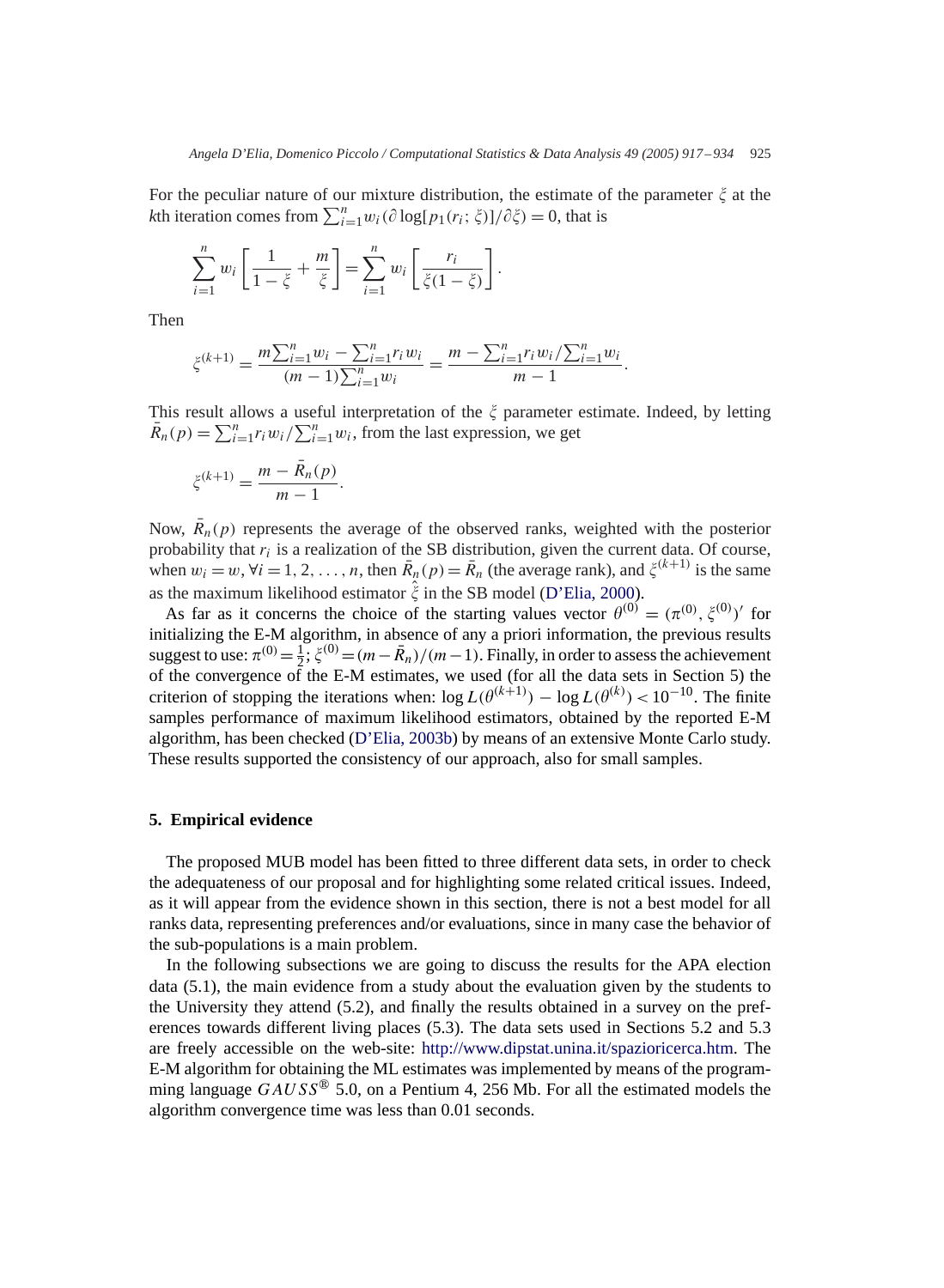| Candidate      | <b>MUB</b>       |                  |                       |             | <b>IHG</b>  | Fitting measures   |                       |                  |                       |
|----------------|------------------|------------------|-----------------------|-------------|-------------|--------------------|-----------------------|------------------|-----------------------|
|                | $\hat{\pi}$      | $\hat{\xi}$      | $rac{1-\hat{\pi}}{m}$ | $Pr(R = 1)$ | $Pr(R = 1)$ | $\chi^2_{\rm MUB}$ | $\chi^2_{\text{IHG}}$ | $AICC_{\rm MUB}$ | $AICC$ <sub>IHG</sub> |
| $\overline{A}$ | 0.305<br>(0.020) | 0.643<br>(0.012) | 0.139                 | 0.191       | 0.232       | 5.8                | 129.2                 | 18236.3          | 18358.8               |
| B              | 0.339<br>(0.020) | 0.393<br>(0.011) | 0.132                 | 0.140       | 0.189       | 3.6                | 245.4                 | 18212.3          | 18455.0               |
| C              | 0.101<br>(0.011) | 0.998<br>(0.016) | 0.180                 | 0.280       | 0.199       | 145.1              | 362.7                 | 18261.8          | 18471.9               |
| D              | 0.076<br>(0.014) | 0.104<br>(0.029) | 0.185                 | 0.185       | 0.183       | 20.0               | 26.0                  | 18430.7          | 18434.7               |
| E              | 0.057<br>(0.021) | 0.638<br>(0.062) | 0.189                 | 0.198       | 0.200       | 8.8                | 5.8                   | 18476.8          | 18471.9               |

Estimation results of MUB and IHG models, fitted to APA election data

### *5.1. APA election data*

Table 1

The American Psychological Association (APA) is a professional organization, that elects a president every year by asking each member to rank (according to a preference order) five candidates (A, B, C, D, E). During the 1980 election, about 15 000 members voted, but only 5738 ballots resulted complete.

This data set has been analyzed by many Authors (see, for instance, Diaconis, 1989; McCullagh, 1993; Stern, 1993; and more recently, Yu, 2000; Murphy and Martin, 2003). All of them found that these data seem to be the preferences expression of a mixture of at least two groups of voters: the academic and the clinical psychologists. For this reason, our mixture (MUB) model seems to be a good candidate for describing the APA data set.

In Table 1 , we show the main results obtained by fitting the MUB model to the APA election data. For a comparison purpose, also the results from the IHG model are illustrated.

Comparing the fitting measures ( $\chi^2$  and the corrected Akaike information criterion:  $AICC = -2 \log L(\theta) + 2k + 2k(1+k)/(n-k+1)$ , where *k* is the number of  $\theta$ 's parameters: Hurvich and Tsay, 1989; Burnham and Anderson, 2002, pp. 60–67), it emerges that (with the exception of candidate E) the MUB model fits the data better than the IHG one.

As far as it concerns the components of the MUB distribution, we can notice that the uncertainty share  $(1 - \pi)/m$  is greater in the ranking of candidates C, D and E. This might mean that for these three candidates there was a stronger contrast between the two sub-groups of raters (indeed, it is known that clinic psychologists preferred C, while academic ones preferred D and E), leading to a greater uncertainty in the ranks they received, as confirmed by their U-shaped observed frequencies distributions (see Fig. 2, where observed and MUB expected frequencies have been plotted). In particular, it is worth noticing that the candidate E, whose observed ranks distribution exhibits the more irregular shape, is also the one with the greatest uncertainty share (0.189).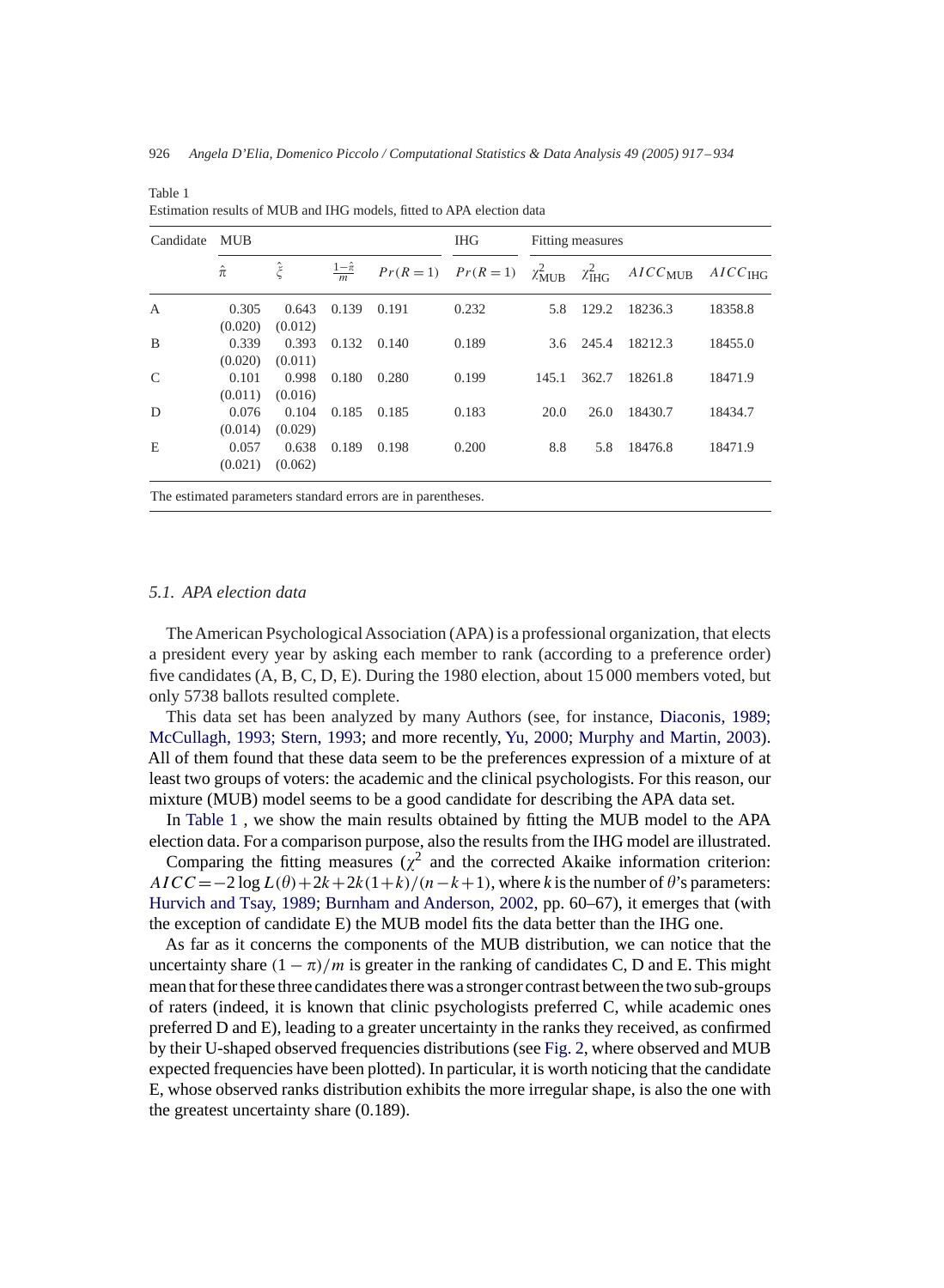

Fig. 2. APA data: observed (solid line) and expected frequencies for MUB (dashed line) model.

Finally, if we consider the estimated  $Pr(R=1)$  for all the candidates, we get the following preference order: {CEADB}, that is consistent with those obtained by Stern (1993) using a mixture of two Bradley–Terry–Luce models, and byYu (2000) using a multivariate normal order-statistics model (MVNOS), as shown in Table 2 . This result is also consistent with the actual winner of the APA election, who was candidate C on the basis of the Hare system (Hare, 1865).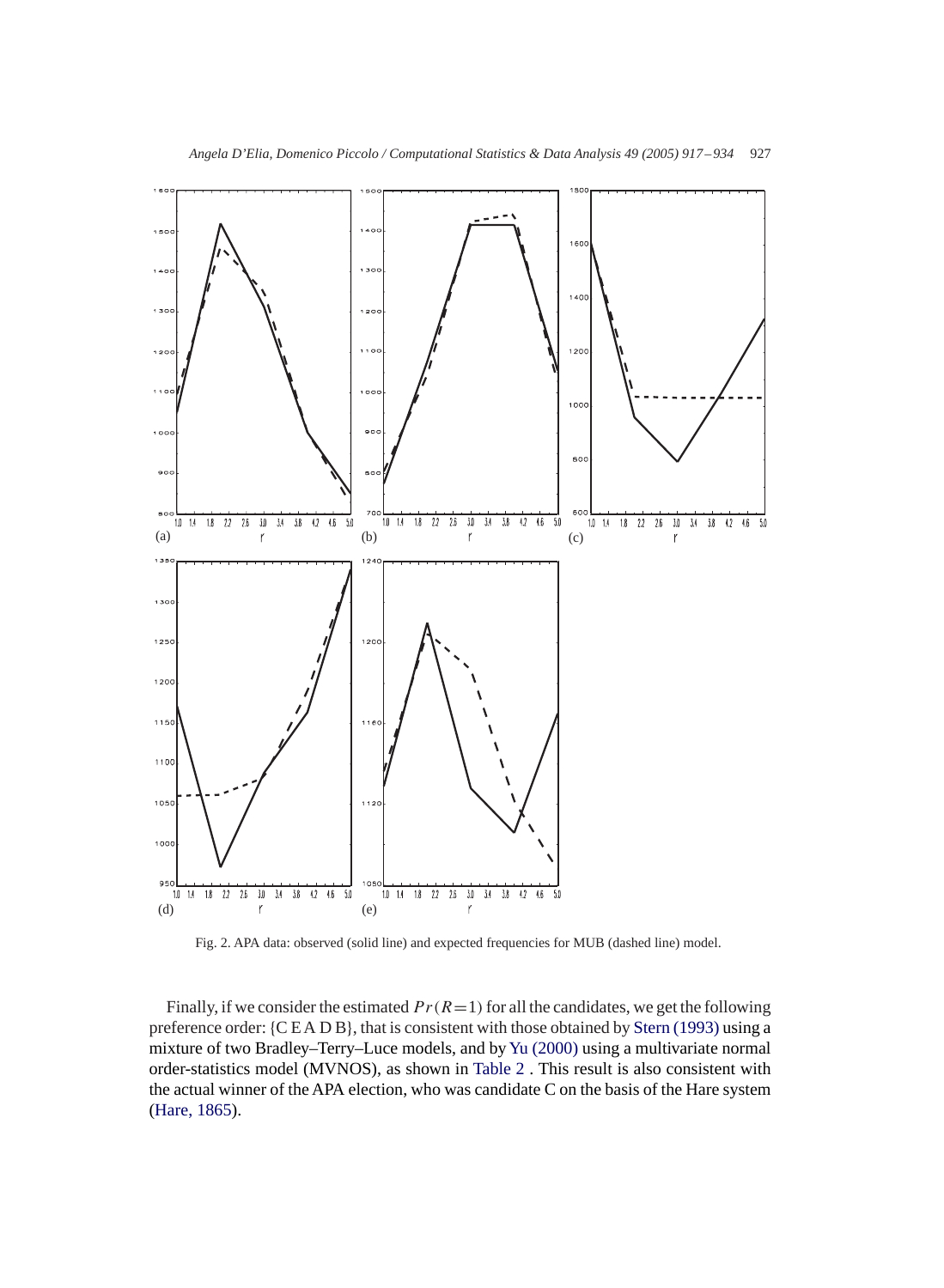| Candidate    | $n_1/n$ | $Pr(R = 1)$ |              |       |  |  |  |
|--------------|---------|-------------|--------------|-------|--|--|--|
|              |         | <b>MUB</b>  | <b>MVNOS</b> | Stern |  |  |  |
| $\mathbf{A}$ | 0.184   | 0.191       | 0.193        | 0.199 |  |  |  |
| B            | 0.135   | 0.140       | 0.130        | 0.153 |  |  |  |
| C            | 0.280   | 0.280       | 0.276        | 0.276 |  |  |  |
| D            | 0.204   | 0.185       | 0.198        | 0.186 |  |  |  |
| E            | 0.197   | 0.198       | 0.200        | 0.186 |  |  |  |

Table 2

Observed relative frequencies and estimated  $Pr(R = 1)$ , under MUB, MVNOS and Stern's models

Table 3

Estimation results of MUB and IHG models, fitted to evaluation data

| Topic               | <b>MUB</b>  |                     |                       |             | <b>IHG</b>  |         |       |  |
|---------------------|-------------|---------------------|-----------------------|-------------|-------------|---------|-------|--|
|                     | $\hat{\pi}$ | $\hat{\check{\xi}}$ | $rac{1-\hat{\pi}}{m}$ | $Pr(R = 1)$ | $Pr(R = 1)$ | $n_1/n$ | $R_n$ |  |
| Classrooms          | 0.291       | 0.795               | 0.101                 | 0.175       | 0.187       | 0.177   | 3.472 |  |
|                     | (0.006)     | (0.003)             |                       |             |             |         |       |  |
| Exams dates         | 0.354       | 0.543               | 0.092                 | 0.101       | 0.146       | 0.061   | 4.083 |  |
|                     | (0.010)     | (0.005)             |                       |             |             |         |       |  |
| Exams information   | 0.350       | 0.713               | 0.093                 | 0.139       | 0.186       | 0.142   | 3.535 |  |
|                     | (0.007)     | (0.003)             |                       |             |             |         |       |  |
| Workshops           | 0.534       | 0.786               | 0.066                 | 0.193       | 0.239       | 0.208   | 3.054 |  |
|                     | (0.006)     | (0.002)             |                       |             |             |         |       |  |
| Lessons schedule    | 0.494       | 0.746               | 0.072                 | 0.158       | 0.212       | 0.151   | 3.286 |  |
|                     | (0.006)     | (0.002)             |                       |             |             |         |       |  |
| Lessons calendar    | 0.744       | 0.868               | 0.037                 | 0.354       | 0.366       | 0.370   | 2.315 |  |
|                     | (0.004)     | (0.001)             |                       |             |             |         |       |  |
| Global satisfaction | 0.755       | 0.718               | 0.035                 | 0.139       | 0.256       | 0.120   | 3.024 |  |
|                     | (0.005)     | (0.002)             |                       |             |             |         |       |  |

## *5.2. University evaluation data*

During the year 2002, an evaluation survey was conducted on the students attending the University of Naples Federico II (the largest University in the South of Italy). Among these, about 27 000 students completed the assigned questionnaire.

In particular, each student was asked to express his/her satisfaction (on a range from 1  $=$  "very satisfied" to 7  $=$  "not at all satisfied") with respect to different aspects related to the teaching organization and to the provided educational facilities. In detail, the issues concerned: the adequateness of classrooms, the professors' compliance of the schedule and calendar of the lessons, the usefulness of workshops, the information received about the exams and the respective dates, and finally a measure of the overall satisfaction.

From the estimation of the MUB model for this data set, we get the results shown in Table 3.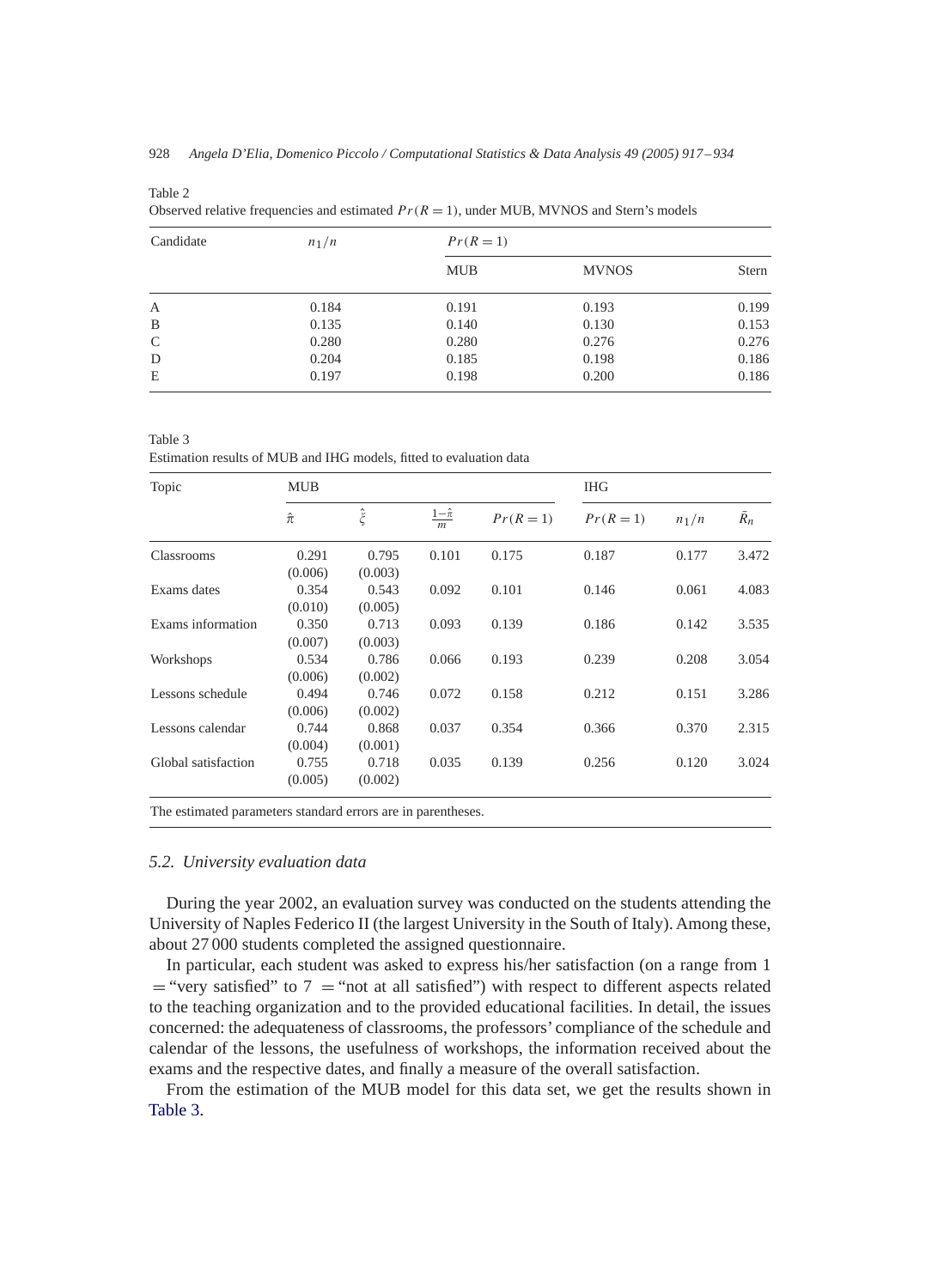

Fig. 3. Evaluation data: observed (solid line) and expected frequencies for MUB (dashed line) model.

Thus, it appears that the evaluation towards the adequateness of classrooms has the greatest uncertainty share: this might be due to the presence inside the same University of very heterogeneous buildings (old and historical ones, for humanistic Faculties, and modern and efficient ones for scientific Faculties). On the other hand, the smallest uncertainty share happens for the professors' compliance of lessons' calendar and for the global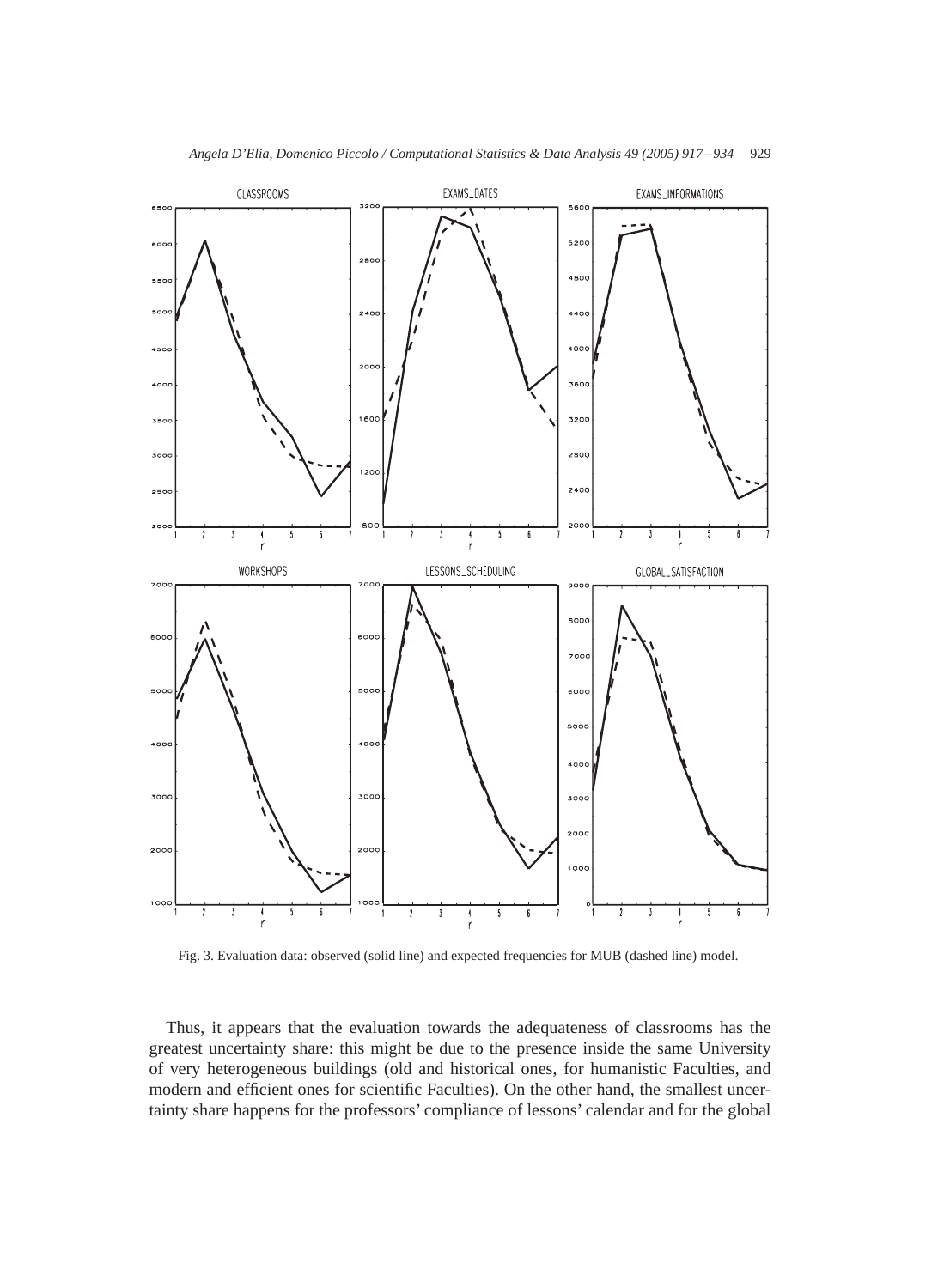

Fig. 4. Evaluation data: observed (solid line) and expected frequencies for MUB (dashed line) and IHG (dotted line) models.

satisfaction, showing that for these aspects there is an homogeneous opinion among the students.

It is important to notice the professors' compliance of lessons' calendar is also the item that receives the lowest average rank  $\bar{R}_n$  ( = 2.315, that is the highest evaluation), and gets the highest estimated  $Pr(R = 1) = 0.354$ .

As far as it concerns the goodness of fit of the MUB model, since  $n \approx 27000$ , the  $\chi^2$ measure would result inflated by *n* and, thus, is unsuitable. For this reason, we prefer to assess the fitting by means of the visual inspection of Fig. 3.

Then, it emerges that the MUB model fits very well the evaluations data, and it seems capable to catch also different shapes of the observed frequencies distributions.

Finally, with respect to the professors' compliance of lessons' calendar, also the IHG model fits well the observed data (Fig. 4): this might depend on the strong satisfaction feeling of the students towards this item, leading to a monotonic observed frequencies distribution and, as a consequence, to the adequateness of the IHG model, too.

## *5.3. Preferences towards living places*

An analysis was conducted in order to study the preferences of young people (living in Naples, Italy) towards several Italian cities. In detail, each rater was asked to rank  $m = 12$ cities from the most preferred as living place, until to the least preferred on the basis of the same criterion. The results obtained from the fitting of MUB models—and for comparison from the IHG one—are shown in Table 4 and Figs. 5 (level curves of the log-likelihood function) and 6. The cities order is based on the increasing values of their average rank  $\overline{R}_n$ .

Thus, we can notice that the MUB model exhibits an adequate fit for almost all the observed preferences. In particular, some issues are worth to be considered.

• The MUB model has the best fitting for the city of Venice, while the IHG one shows the best fit for Naples. Indeed, the heterogeneity of the raters with respect to the sex (and, thus, with regard to their emotional feeling) makes a mixture model more adequate for representing the preferences towards Venice. On the other hand, the fact that the survey has been conducted on people living in Naples, has determined an obvious homogeneity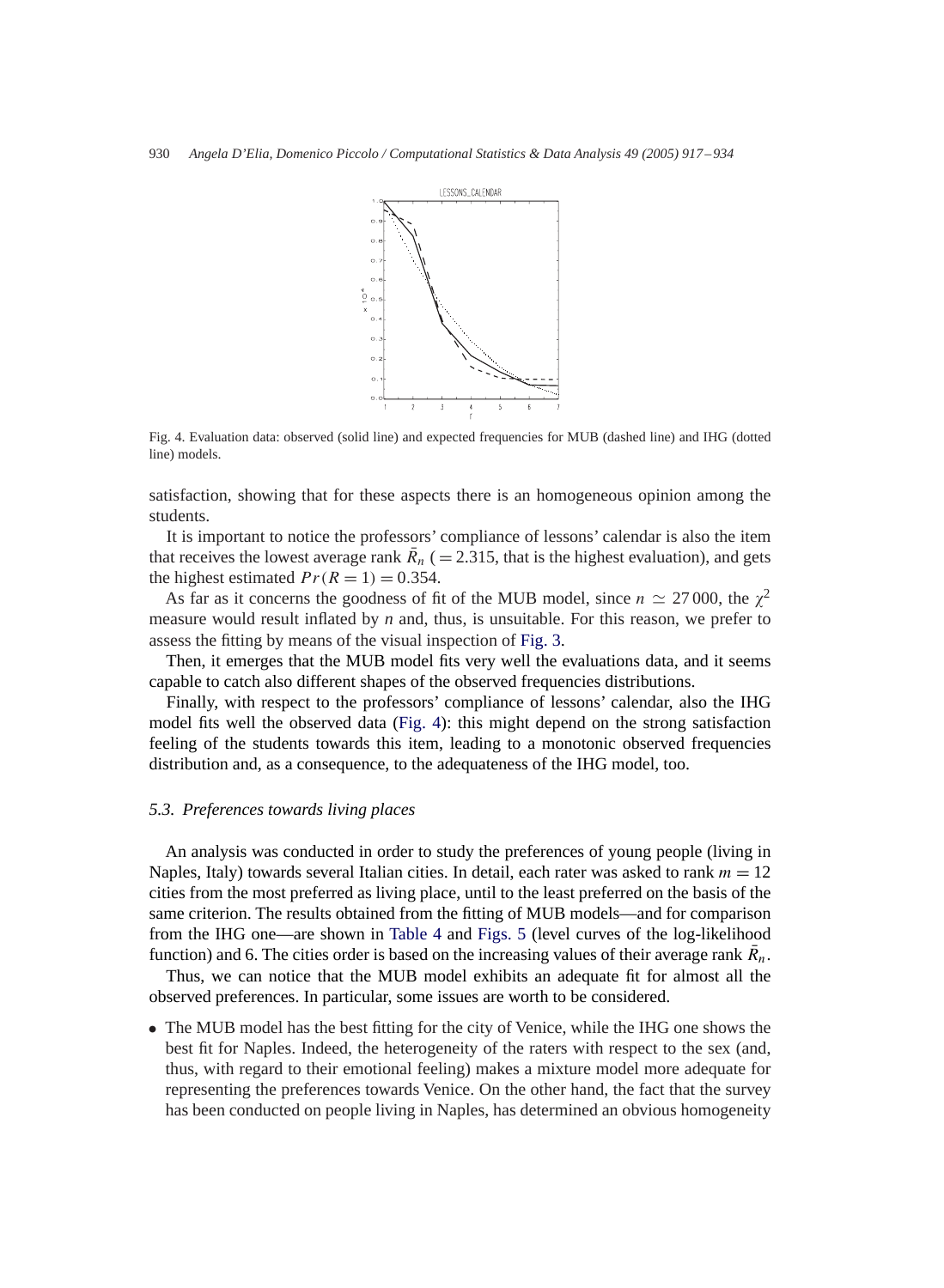| City          | <b>MUB</b>  |             |                       |       | <b>IHG</b>              | Fitting measures   |                       |              |                     |
|---------------|-------------|-------------|-----------------------|-------|-------------------------|--------------------|-----------------------|--------------|---------------------|
|               | $\hat{\pi}$ | $\hat{\xi}$ | $rac{1-\hat{\pi}}{m}$ |       | $Pr(R = 1)$ $Pr(R = 1)$ | $\chi^2_{\rm MUB}$ | $\chi^2_{\text{IHG}}$ | $AICC_{MUB}$ | AICC <sub>IHG</sub> |
| Florence      | 0.834       | 0.879       | 0.014                 | 0.215 | 0.305                   | 29.5               | 28.8                  | 803.8        | 793.8               |
|               | (0.035)     | (0.008)     |                       |       |                         |                    |                       |              |                     |
| Rome          | 0.750       | 0.889       | 0.021                 | 0.226 | 0.271                   | 18.6               | 35.8                  | 843.4        | 840.9               |
|               | (0.041)     | (0.009)     |                       |       |                         |                    |                       |              |                     |
| <b>Naples</b> | 0.566       | 0.862       | 0.0.36                | 0.146 | 0.191                   | 35.2               | 19.6                  | 965.1        | 948.7               |
|               | (0.051)     | (0.013)     |                       |       |                         |                    |                       |              |                     |
| Bologna       | 0.539       | 0.847       | 0.038                 | 0.125 | 0.176                   | 22.6               | 21.6                  | 974.9        | 968.7               |
|               | (0.053)     | (0.014)     |                       |       |                         |                    |                       |              |                     |
| Venice        | 0.535       | 0.579       | 0.039                 | 0.040 | 0.105                   | 9.1                | 52.2                  | 1009.0       | 1054.9              |
|               | (0.064)     | (0.020)     |                       |       |                         |                    |                       |              |                     |
| Genoa         | 0.642       | 0.489       | 0.030                 | 0.030 | 0.092                   | 25.0               | 91.5                  | 989.1        | 1063.6              |
|               | (0.060)     | (0.017)     |                       |       |                         |                    |                       |              |                     |
| Milan         | 0.155       | 0.303       | 0.070                 | 0.070 | 0.064                   | 34.7               | 26.3                  | 1061.7       | 1052.3              |
|               | (0.065)     | (0.060)     |                       |       |                         |                    |                       |              |                     |
| Verona        | 0.168       | 0.014       | 0.069                 | 0.060 | 0.050                   | 36.8               | 28.9                  | 1031.8       | 1017.1              |
|               | (0.040)     | (0.013)     |                       |       |                         |                    |                       |              |                     |
| Palermo       | 0.631       | 0.287       | 0.031                 | 0.031 | 0.058                   | 36.6               | 80.7                  | 987.3        | 1030.2              |
|               | (0.057)     | (0.015)     |                       |       |                         |                    |                       |              |                     |
| Turin         | 0.340       | 0.142       | 0.055                 | 0.055 | 0.051                   | 62.0               | 52.4                  | 1033.0       | 1023.1              |
|               | (0.055)     | (0.020)     |                       |       |                         |                    |                       |              |                     |
| Catania       | 0.635       | 0.205       | 0.030                 | 0.030 | 0.050                   | 36.1               | 75.3                  | 962.7        | 1008.9              |
|               | (0.053)     | (0.013)     |                       |       |                         |                    |                       |              |                     |
| Bari          | 0.672       | 0.165       | 0.027                 | 0.027 | 0.042                   | 35.5               | 74.3                  | 933.6        | 972.4               |
|               | (0.048)     | (0.012)     |                       |       |                         |                    |                       |              |                     |

Estimation results of MUB and IHG models, fitted to cities data

Table 4

The estimated parameters standard errors are in parentheses.

of the feeling expressed toward this city, making the IHG model a good representation for its observed preferences data.

- For Rome, the  $\chi^2$  and the *AICC* measures give discording results. However, the inspection of Fig. 6 shows that both the models have a good fit to the observed ranks.
- The greatest uncertainty share is present for: Milan (0.070), Verona (0.069) and Turin (0.055). Indeed, the observed frequencies distributions of the ranks assigned to these cities show multimodal shapes, that might be due to the co-existence of different feelings towards them (e.g. the liking as far as it concerns the job opportunities, and the disliking for northern places).

# **6. Further developments**

In this paper, we have proposed, as a tool for analyzing ranks data, a mixture model (MUB) whose component distributions represent the preference towards an item and the uncertainty feeling, respectively.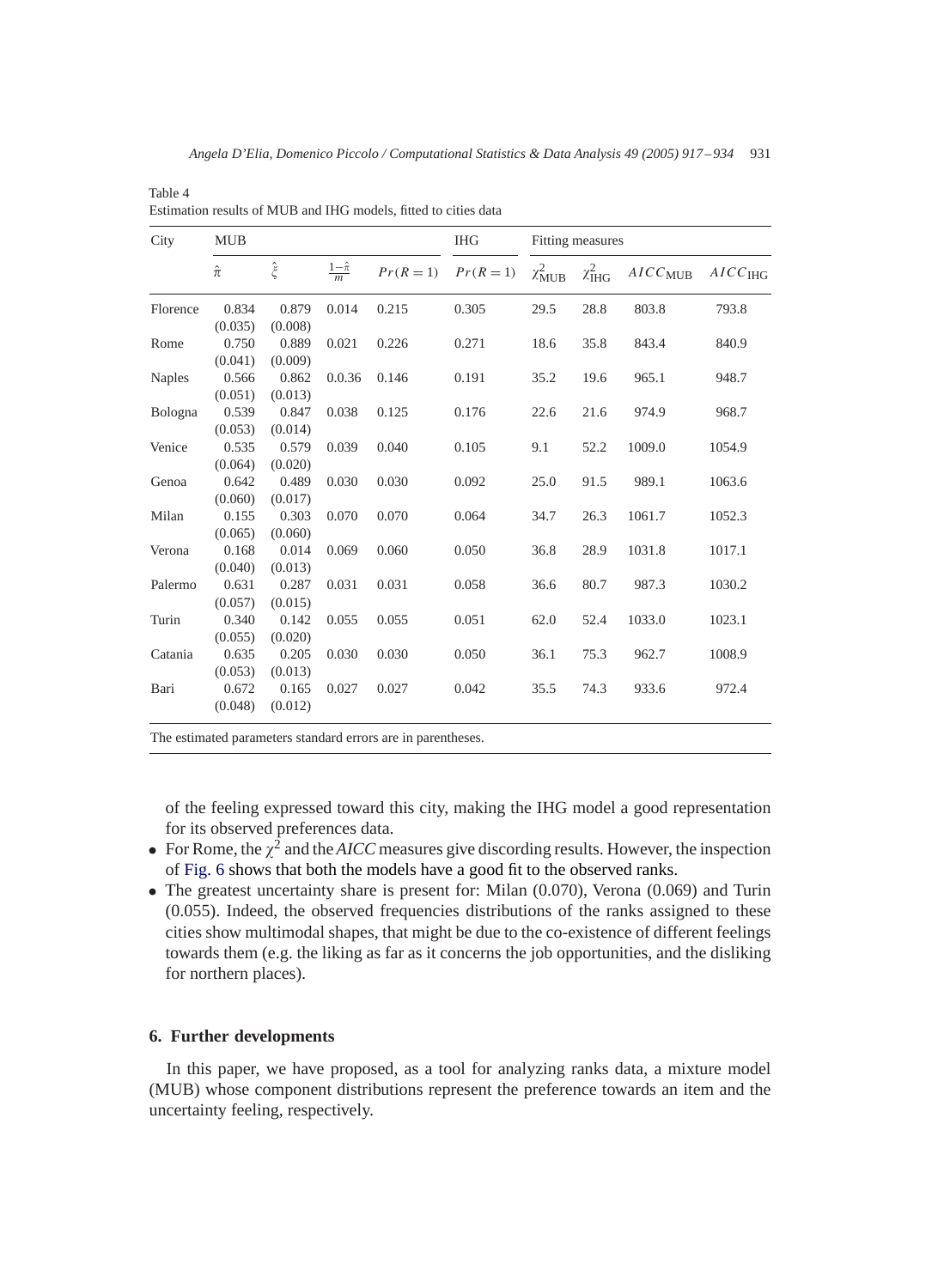

Fig. 5. Cities data: level curves of the MUB log-likelihood function.

Several extensions of this framework are worth to be considered. In first instance, a useful development would be to include covariates in the MUB model, following a Generalized Linear Models approach, as already shown for similar models in D'Elia (1999, 2000). In this way, it might be possible to study the effect of raters' features on the expressed preferences, and thus to improve the interpretation and the fitting to the observed data (e.g. in the case of multimodal shapes).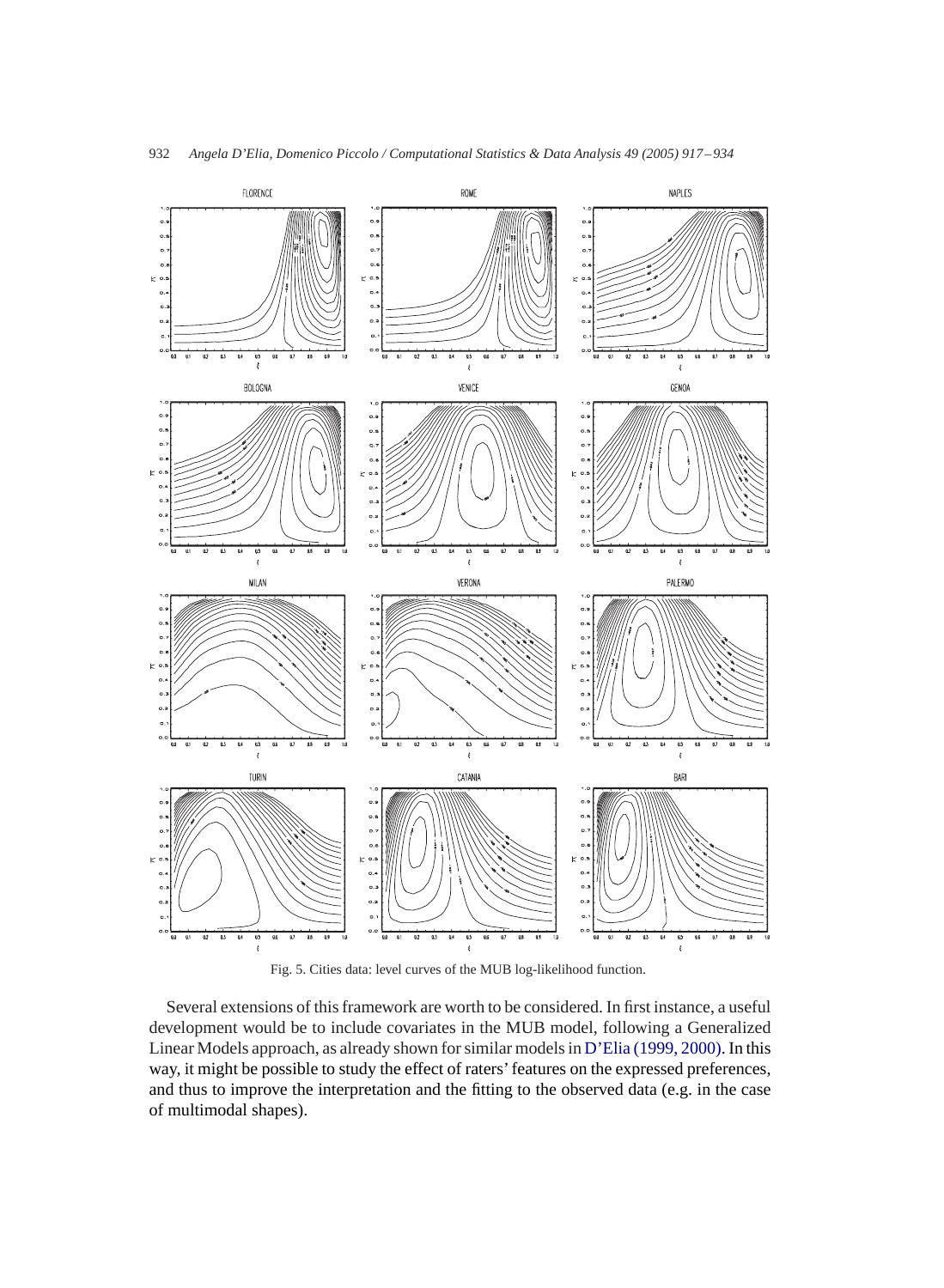

Fig. 6. Cities data: observed (solid line) and expected frequencies for MUB (dashed line) and IHG (dotted line) models.

In the same vein, also multilevel models should be considered, in order to take into account both the presence of heterogeneity and of hierarchical clusters among the raters: this last issue seems to be important especially in studies (as those on schools/Universities evaluation) where the raters are organized in clusters (e.g classes, Faculties, etc.), with homogeneous contents.